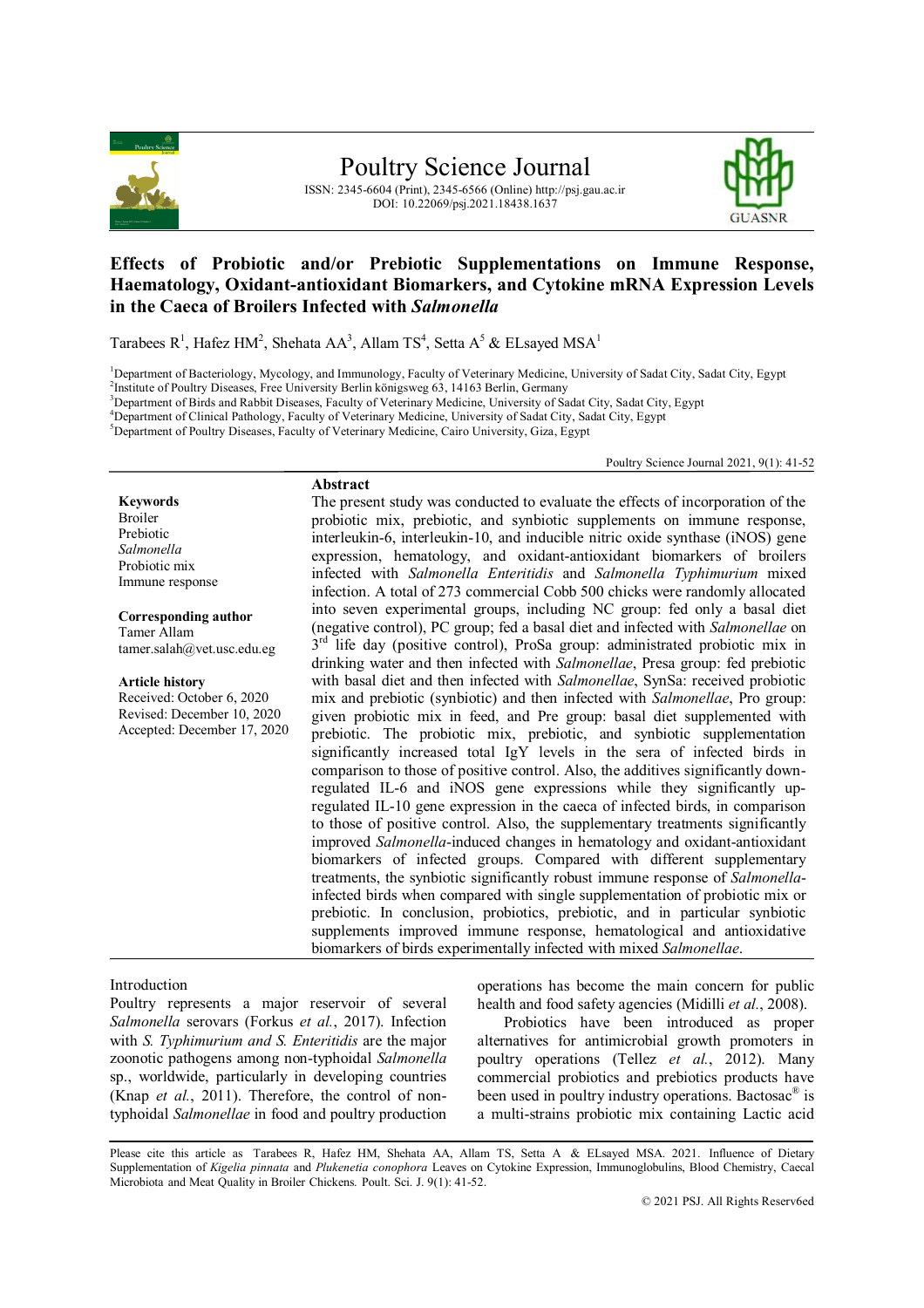bacteria (LAB) and *Saccharomyces cerevisiae* (*S. cerevisiae)*. LAB is used as a probiotic in large-scale poultry farms to improve host health, boost the immune response, and protect against infection with pathogenic bacteria (Chen *et al.*, 2013). *S. cerevisiae* is a species of yeast and used as a probiotic feed additive in poultry to improve growth performance, enhance immune response, and improve the gut health of broilers (Abdel-Latif *et al.*, 2018). Moreover, prebiotics mainly isomaltooligosaccharide has been shown to improve host health, modulate gut microbiota, stimulate the immune response, and protect against infection with avian pathogenic *E. coli* O78 (Tarabees *et al.*, 2019).

Currently, there is a scarcity of information on the efficacy of Bactosac® as a probiotic product worldwide (Ghenioa *et al.,* 2015). Therefore, the objectives of the present study were to evaluate the effects of potential probiotics mixture, prebiotic, and synbiotic supplementations on immune response, caecal cytokines expression levels, hematology, and oxidant-antioxidative biomarkers of broilers experimentally infected with *S. Enteritidis* and *S. Typhimurium* mixed infection.

### **Materials and Methods Probiotic mix and prebiotic**

BACTOSAC® , a commercial multi-strain probiotic mix containing *B. subtili*s KMP-N002, *B. subtili*s 16AvBa10  $(2 \times 10^9 \text{ CFU/L})$ , *B. licheniformis* KMP-9, *B. licheniformis* KMP-TN001 $(2 \times 10^9 \text{ CFU/L})$ , *L. acidophilus* KMP-L001, *L. acidophilus* TC2365(2 × 10<sup>9</sup> CFU/L), *L. Plantarum* KMP-F23-1, *L. Plantarum*  16AvLa10 (2 × 10<sup>9</sup> CFU/L), *P. pentosaceus* CU269, *P. pentosaceus* 16AvPd02 ( $2 \times 10^9$  CFU/L), and *S. cerevisiae*  $(2 \times 10^9 \text{ CFU/L})$  was used (K.M.P Biotech Co. Limited, Thailand). The probiotic mix was supplemented in drinking water at a dose level of

**Table 1.** The experimental design (7 treatment groups)

0.37 mL/bird/day during weeks 1 and 2, and only for 3 days/week starting from week 3 to week 6. The prebiotic (Isomalto-oligosaccharides) (IMO, Jiangsu China, China) was glucose oligomers with  $α$ -D-(1,6)linkages, including isomaltose, panose, kojibiose, isomaltotriose, isomaltotetraose, nigerose, isomaltopentaose, and higher branched oligosaccharides (Medical Economics Company, 2001). The prebiotic (IMO) was provided at a dose of 0.5 g/kg feed daily according to the instructions provided by the manufacturer.

# **Bacterial challenge**

The challenge bacteria (*Salmonella enterica* serovars *Enteritidis and Typhimurium*) were previously isolated from infected commercial broilers and further characterized phenotypically and genotypically (Shehata *et al.*, 2019). Bacterial counts were adjusted to approximately  $1 \times 10^8$  CFU/mL. The birds were orally infected with 0.2 mL/bird with *S. Enteritidis* and *S. Typhimurium* cultures on day 3 of age.

# **Experimental design**

A total of 273 one-day-old commercial Cobb 500 broiler chicks (obtained from Misr Arab Poultry Group Companies in Egypt) were allocated into seven experimental groups, each group involved 3 replicates as shown in Table 1. The birds were kept on the floor, in pens bedded with wood shavings, and at a stocking density of 10 birds/ $m<sup>2</sup>$ . The treatment was applied from  $1<sup>st</sup>$  day of age and all chicks had free access to feed and drinking water (free from antibiotics). The basal diet included a starter ration supplemented to birds for the first 15 days of age then shifted to a grower-finisher ration till the end of the experiment. The formula of the basal diet and the composition of nutrients are shown in Table 2.

|                     |            | Supplement           | Infection with S. |           |                                                   |
|---------------------|------------|----------------------|-------------------|-----------|---------------------------------------------------|
| Groups <sup>1</sup> | Diet       | Probiotic mix        | Prebiotic         | Synbiotic | Enteritidis and S.<br>Typhimurium at<br>$3rd$ day |
| NC                  | Basal diet |                      |                   |           |                                                   |
| PC                  | Basal diet |                      |                   |           |                                                   |
| ProSa               | Basal diet | $+$ (drinking water) |                   |           |                                                   |
| PreSa               | Basal diet |                      | $+$ (feed)        |           |                                                   |
| SynSa               | Basal diet |                      |                   |           |                                                   |
| Pro                 | Basal diet | $+$ (drinking water) |                   |           |                                                   |
| Pre                 | Basal diet |                      | $+$ (feed)        |           |                                                   |

† NC, Negative Control (Basal diet); PC, Positive Control (Basal diet + *Salmonella*)*;* ProSa (Basal diet + Probiotic mix + *Salmonella*); PreSa (Basal diet + Prebiotic + *Salmonella*); SynSa (Basal diet + Probiotic mix + Prebiotic + *Salmonella*); Pro (Basal diet + Probiotic mix), Pre (Basal diet + Prebiotic).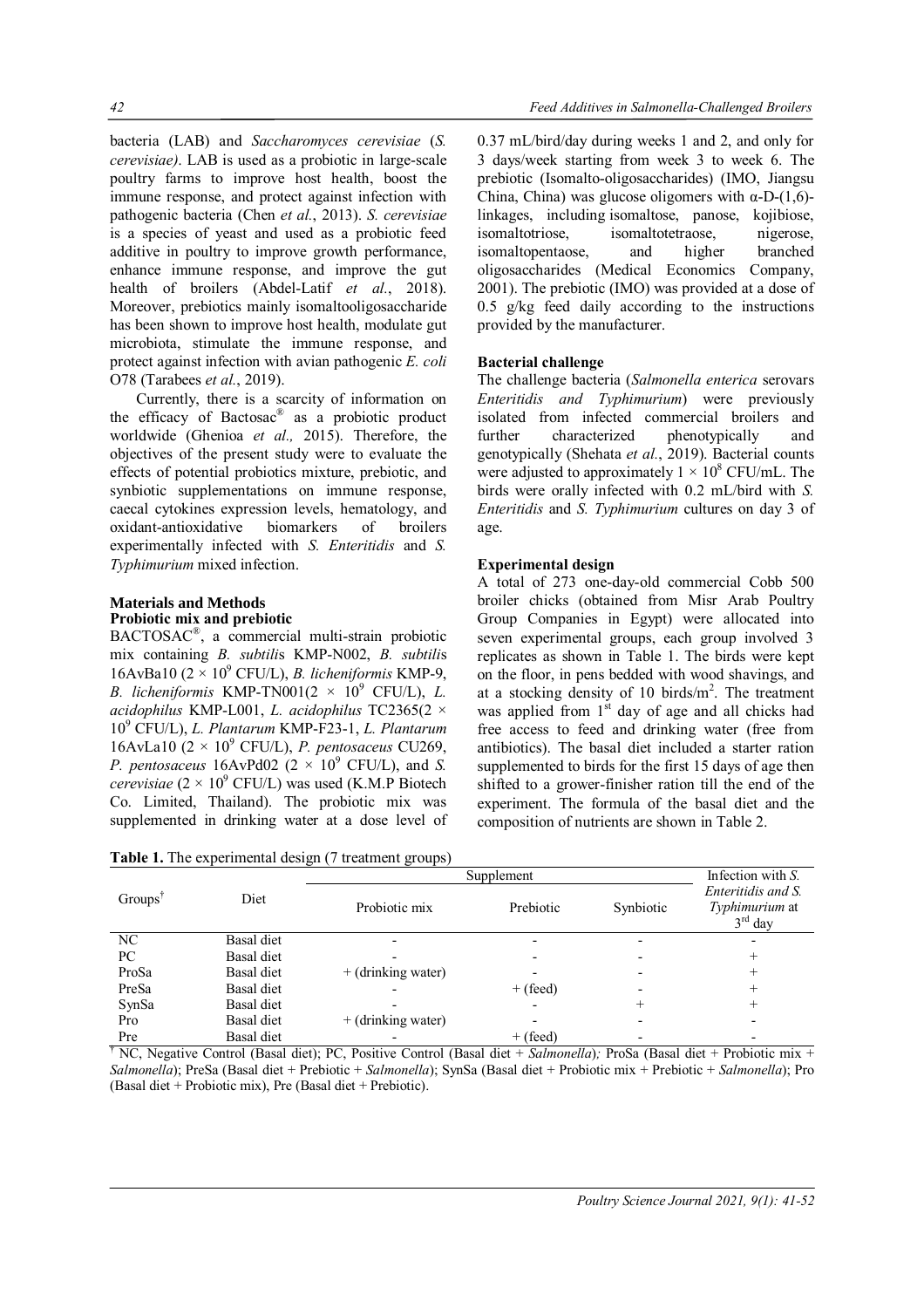| Diet composition                  |                |                        |  |  |  |  |
|-----------------------------------|----------------|------------------------|--|--|--|--|
| Ingredients $(\% )$               | Starter ration | Grower-finisher ration |  |  |  |  |
| Corn                              | 58.5           | 63.8                   |  |  |  |  |
| Soybean meal                      | 26.5           | 21.5                   |  |  |  |  |
| Corn gluten feed                  | 3.88           | 3.98                   |  |  |  |  |
| Soya oil                          | 7              | 7                      |  |  |  |  |
| Sodium chloride                   | 0.260          | 0.260                  |  |  |  |  |
| L-Lysine HCL                      | 0.10           | 0.10                   |  |  |  |  |
| DL-Methionine                     | 0.156          | 0.156                  |  |  |  |  |
| Dicalcium phosphate               | 1.8            | 1.57                   |  |  |  |  |
| Limestone                         | 1.2            | 1.18                   |  |  |  |  |
| Sodium bicarbonate                | 0.30           | 0.154                  |  |  |  |  |
| Broiler premix <sup>†</sup>       | 0.304          | 0.30                   |  |  |  |  |
| Calculated and analyzed nutrients |                |                        |  |  |  |  |
| ME (Kcal/kg)                      | 3287           | 3349                   |  |  |  |  |
| Crude protein %                   | 22             | 19                     |  |  |  |  |
| Calcium %                         | 0.90           | 0.84                   |  |  |  |  |
| Available phosphorus %            | 0.45           | 0.40                   |  |  |  |  |
| Lysine $\%$                       | 1.3            | 1.09                   |  |  |  |  |
| Methionine %                      | 0.53           | 0.49                   |  |  |  |  |

†Broiler premix (Hero mix) produced by Heropharm and composed (per 3 kg) of vitamin A, 12,000,000 IU; vitamin D3, 2,500,000 IU; vitamin E, 10,000 mg; vitamin K3, 2000 mg; vitamin B1, 1000 mg; vitamin B2, 5000 mg; vitamin B6, 1500 mg; vitamin B12, 10 mg; niacin, 30,000 mg; biotin, 50 mg; folic acid, 1000 mg; pantothenic acid, 10,000 mg; manganese, 60,000 mg; zinc, 50,000 mg; iron, 30,000 mg; copper, 4000 mg; iodine, 300 mg; selenium, 100 mg; and cobalt, 100 mg, EL TOBA CO. For premixes and feed, El-Sadat city, Egypt.

The ME was calculated according to NRC (1994).

#### **RNA isolation and real-time PCR**

RNA extraction from the caecal samples (3 from each replicate, at weeks 1, 2, and 3 post-challenge) was carried out using the QIAamp viral RNA Mini kit (Qiagen, Germany, GmbH) according to the manufacturer's instructions. Purified RNA was eluted in 50 μL RNase-free water and stored at −70°C until used. The quantitative expressions of the inducible nitric oxide production (iNOS), IL-6, and IL-10

mRNA were determined using qRT-PCR at weeks, 1, 2, and 3 post-challenge using the MX3005P real-time PCR machine (Stratagene) and were normalized against 28S RNA, which is considered a suggested internal measure for mRNA quantification. Previously published oligonucleotides and probes sequences of iNOS, IL-6, IL-10, and 28S were used (Table 3) (Kaiser *et al*., 2000; Withanage *et al*., 2004).

**Table 3.** Target RNA probes and primers sequences

| Target<br><b>RNA</b> | Probe $(P)$ Forward primers $(FP)$ and Reverse primers $(R)$ sequences                                                      | Accession<br>number |
|----------------------|-----------------------------------------------------------------------------------------------------------------------------|---------------------|
| 28S                  | P: 5'-(FAM)-AGGACCGCTACGGACCTCCACCA-(TAMRA)-3'<br>F: 5'-GGCGAAGCCAGAGGAAACT-3'<br>R: 5'-GACGACCGATTTGCACGTC-3'              | X59733              |
| $IL-6$               | P: 5'-(FAM)-AGGAGAAATGCCTGACGAAGCTCTCCA-(TAMRA)-3'<br>F: 5'-GCTCGCCGGCTTCGA-3'<br>R: 5'-GGTAGGTCTGAAAGGCGAACAG-3'           | AJ250838            |
| $II - 10$            | P: 5'-(FAM)-CGACGATGCGGCGCTGTCA-(TAMRA)-3'<br>F: 5'-CATGCTGCTGGGCCTGAA-3'<br>R: 5'-CGTCTCCTTGATCTGCTTGATG-3'                | AJ621614            |
| <i>iNOS</i>          | P: 5'-(FAM)-TCCACAGACATACAGATGCCCTTCCTCTTT-(TAMRA)-3<br>E: 5'-TTGGAAACCAAAGTGTGTAATATCTTG-3'<br>R: 5'-CCCTGGCCATGCGTACAT-3' | U <sub>46504</sub>  |

# **Blood collection and serum preparation**

Blood samples were collected from the wing vein within all the experimental groups in the early morning. From each group, fifteen birds (5 from each replicate) were randomly selected at days 1, 2, and 3

post-challenge. Blood samples were either collected on EDTA for hematological assays or placed in plain centrifuge tubes, left to clot then centrifuged at 1008  $\times$  g for 15 minutes to separate serum and finally, serum samples were stored at -20°C until analysis.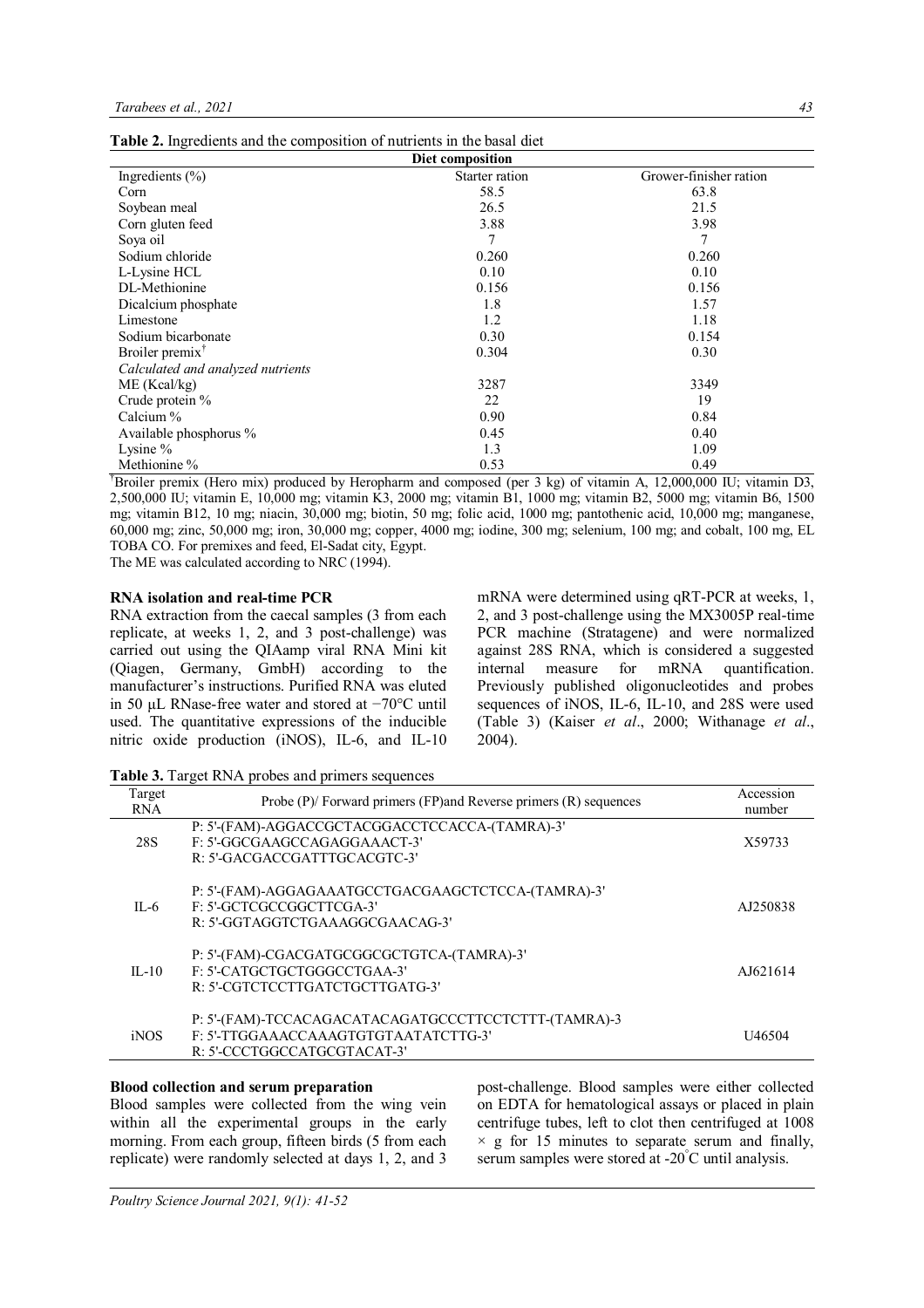## **Measurement of the total IgY in serum samples**

To coat the ELISA plate, 100 μL/well of 2.4 μg/mL rabbit IgG- anti-avian IgY (Dianova, Hamburg, Germany) was used. The standard curve was established using purified IgY from hens (1.5–100 ng/mL, Sigma-Aldrich, Taufkirchen Germany). Serum samples were diluted by PBS with tween 20 test buffer containing 2 mM EDTA and  $1\%$  (w/v) fish gelatin (Sigma-Aldrich, Taufkirchen Germany). Anti-IgY-HRP conjugated Rabbit IgG was used to detect antibodies (Dianova, Hamburg, Germany). The reaction of HRP was determined calorimetrically with 3 mM H2O<sup>2</sup> and 1 mM 3, 3′, 5, 5′ tetramethylbenzidine in 0.2 M citrate buffer (pH 3.4) substrate. The concentrations of IgY were measured at optical density A450 nm (VarioskanTM Lux Microplate Reader, Thermo Fischer, Germany) and presented in mg/ml (Shehata *et al.*, 2017).

### **The hematological parameters**

The evaluated hematological parameters included estimation of packed cell volume (PCV), hemoglobin concentration (Hb), mean corpuscle volume (MCV), mean corpuscle hemoglobin (MCH), mean corpuscle hemoglobin concentration (MCHC), erythrocytes (RBCs), leukocytes count (WBCs), Differential Leukocytic count (DLC) was carried out according to the routine procedures stated by Feldman *et al.* (2000).

### **Oxidant-Antioxidant biomarkers**

Oxidative stress was assessed by estimating reduced glutathione (GSH) (Beutler *et al.,* 1963), malondialdehyde (MDA) (Satoh, 1978), and nitric oxide (NO) (Montgomery and Dymock, 1961) spectrophotometrically, using the commercial kits (Biodiagnostics, Egypt) and following the manufacturer's instructions.

### **Statistical analyses**

The statistical analyses were carried out using the SAS software (SAS, 2000). Data of RBCs, WBCs, and different bacterial counts were logarithmically transformed to obtain normally distributed values (Ilstrup, 1990). Also, Arcsine transformation was done for the percentage data of differential leukocytic counts and hemogram. One-way ANOVA with Tukey's Post-hoc test was used to analyze the different bacterial counts. Results of  $P < 0.05$  were considered significant.

### **Ethical Approval**

All procedures done in this six-week experiment were approved by the Animal Ethics Committee of the Faculty of Veterinary Medicine, Sadat City University (Approval number VUSC-008-1-19) and complied with the "Guidelines for the Care and Use of Animals in Research".

# **Results**

### **Total IgY serum levels**

Table 4 demonstrated that probiotic mix supplementation significantly increased serum IgY level in the non-infected (Pro) group compared with the other groups at 1<sup>st</sup> week of post-infection ( $P <$ 0.0001). Probiotic, prebiotic, and synbiotic supplementation significantly increased serum IgY levels in *Salmonella* infected as well as non-infected groups compared to the positive and even negative control groups, and this effect was more obvious at  $2<sup>nd</sup>$ -week post-challenge ( $P < 0.0001$ ).

**Table 4.** Total IgY serum levels (mg/mL) of different experimental groups at weeks 1, 2, 3 post-challenge

|                     |                         | Weeks post-infection    |                         |  |
|---------------------|-------------------------|-------------------------|-------------------------|--|
| Groups <sup>T</sup> | ı st                    | $\gamma$ nd             | 2 <sub>rd</sub>         |  |
| NC.                 | $1.26 \pm 0.07^b$       | $1.97 \pm 0.07^c$       | $1.84 \pm 0.07^{\circ}$ |  |
| РC                  | $1.13 \pm 0.07^b$       | $1.83 \pm 0.07^c$       | $1.80 \pm 0.07^e$       |  |
| ProSa               | $1.19 \pm 0.07^b$       | $2.8 \pm 0.07^{\circ}$  | $2.62 \pm 0.07^b$       |  |
| PreSa               | $1.07 \pm 0.07^b$       | $2.2 \pm 0.07^b$        | $2.26 \pm 0.07^c$       |  |
| SynSa               | $0.99 \pm 0.04^b$       | $2.73 \pm 0.07^{\circ}$ | $2.15 \pm 0.07^c$       |  |
| Pro                 | $1.55 \pm 0.03^{\circ}$ | $2.90 \pm 0.07^{\circ}$ | $2.84 \pm 0.00^a$       |  |
| Pre                 | $1.05 \pm 0.07^b$       | $2.65 \pm 0.07^{\circ}$ | $2.18 \pm 0.00^b$       |  |
| $P$ -value          | 0.0001                  | 0.0001                  | 0.0001                  |  |

† NC, Negative Control (Basal diet); PC, Positive Control (Basal diet + *Salmonella*)*;* ProSa (Basal diet + Probiotic mix + *Salmonella*); PreSa (Basal diet + Prebiotic + *Salmonella*); SynSa (Basal diet + Probiotic mix + Prebiotic + *Salmonella*); Pro (Basal diet + Probiotic mix), Pre (Basal diet + Prebiotic).

Values are presented as Mean  $\pm$  *SEM* of three replicates (n=5).

 $a-e$  Means within the same column carry different superscripts considered differ significantly at  $P < 0.05$ .

#### **Erythrogram parameters**

As shown in Table 5, infection with *Salmonella* lead to a significant decrease of PCV  $(\frac{9}{6})$ , Hb  $(g/dl)$ , and RBCs counts at weeks 1, 2, and 3, whereas it significantly decreased MCHC (%) at weeks 1 and 2

post-challenge  $(P < 0.0001, P < 0.0456$ , respectively; PC group). On the other hand, these parameters were significantly increased in the groups supplemented with probiotic mix/prebiotic/synbiotic compared with those of the challenged group. Synbiotic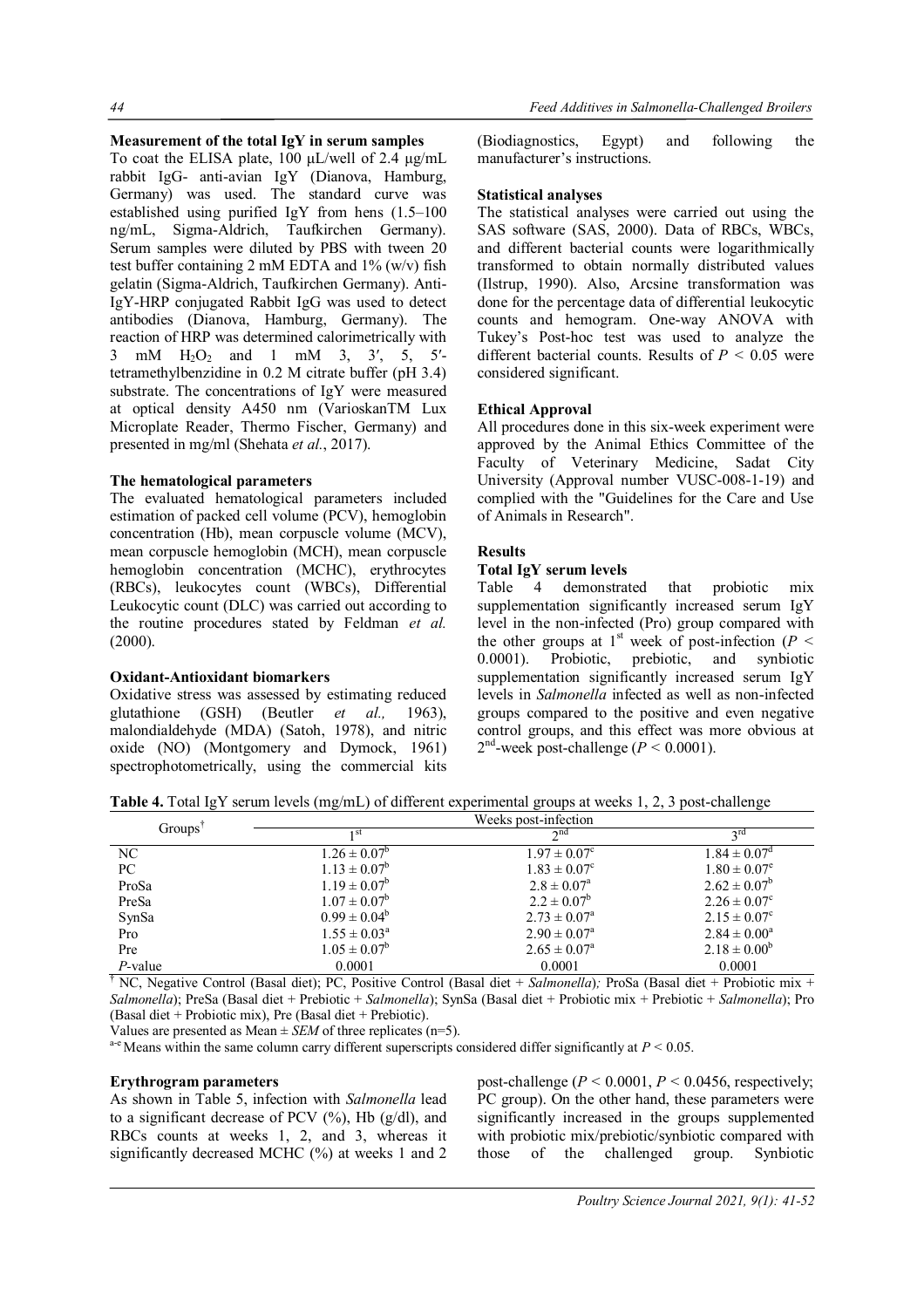supplementation accompanied with remarked improvement of PCV  $(\%)$ , Hb  $(g/dl)$ , and RBCs counts of infected groups when compared to single probiotic mix or prebiotic supplements (*P <* 0.0001; ProSa, PreSA, SynSa groups, Table 5). *Salmonella* infection significantly increased MCV (fl) at weeks 1, 2, 3, whereas it significantly increased MCH (pg) at weeks, 2 and 3 post-challenge ( $P < 0.0165$ ,  $P <$ 0.0002, respectively; PC group, Table 5) compared to

those of other groups. In comparison with the probiotic mix and prebiotic supplements, synbiotic had no significant effect on MCV (fl) and MCH (pg) of the infected broilers  $(P > 0.05$ ; ProSa, PreSa, SynSa groups, Table 5). Apparently, in non-infected broilers supplemented with the probiotic mix or prebiotic, the changes in erythrogram parameters were comparable to that of control untreated birds (*P ˃* 0.05; PC, Pro, Pre groups, Table 5).

**Table 5.** The erythrogram parameters of different experimental groups at weeks 1, 2, and 3 post-challenge

|              | Wks             | Groups <sup>†</sup>           |                                |                               |                               |                               |                               |                                | $P-$   |
|--------------|-----------------|-------------------------------|--------------------------------|-------------------------------|-------------------------------|-------------------------------|-------------------------------|--------------------------------|--------|
| Parameter    |                 | NC                            | PC                             | ProSa                         | PreSa                         | SynSA                         | Pro                           | Pre                            | value  |
|              | 1 <sup>st</sup> | $29.77 \pm 0.01^a$            | $25.61 \pm 0.01$ <sup>c</sup>  | $27.69 \pm 0.01^b$            | $27.69 \pm 0.01^b$            | $28.73 \pm 0.01^{ab}$         | 29.77±0.01 <sup>a</sup>       | $29.77 \pm 0.01^a$             |        |
| $PCV$ $(\%)$ | 2 <sup>nd</sup> | $31.17 \pm 0.01^a$            | $26.99 \pm 0.01$ <sup>c</sup>  | $29.42 \pm 0.01^{\rm b}$      | $29.77 \pm 0.01^{ab}$         | $30.12 \pm 0.01^{ab}$         | $31.17 \pm 0.01^a$            | $31.17 \pm 0.01^a$             | 0.0001 |
|              | 3 <sup>rd</sup> | $30.83 \pm 0.01^a$            | $26.99 \pm 0.01^b$             | $29.77 \pm 0.01^a$            | $30.12 \pm 0.01^a$            | $30.47 \pm 0.01^a$            | $30.82 \pm 0.01^a$            | $30.82 \pm 0.01^a$             |        |
|              |                 |                               |                                |                               |                               |                               |                               |                                |        |
|              | $1^{\rm st}$    | $8.77 \pm 0.09^a$             | $6.40 \pm 0.06$ <sup>c</sup>   | $7.77 \pm 0.09^b$             | $7.83 \pm 0.09^b$             | $8.13 \pm 0.09^b$             | $8.77 \pm 0.09^a$             | $8.70 \pm 0.095$ <sup>a</sup>  |        |
| Hb(g/dl)     | 2 <sup>nd</sup> | $8.83 \pm 0.09^a$             | $7.15 \pm 0.09$ <sup>c</sup>   | $8.13 \pm 0.09^b$             | $8.16 \pm 0.09^b$             | $8.35 \pm 0.09^b$             | $8.82 \pm 0.09^a$             | $8.83 \pm 0.09^a$              | 0.0001 |
|              | 3 <sup>rd</sup> | $8.63 \pm 0.09^a$             | $7.60 \pm 0.08$ <sup>c</sup>   | $8.30\pm0.09^b$               | $8.34 \pm 0.09^b$             | $8.35 \pm 0.09^b$             | $8.62 \pm 0.09^a$             | $8.63 \pm 0.09^a$              |        |
|              | 1 <sup>st</sup> | $2.89 \pm 0.01^a$             | $2.03 \pm 0.01$ °              | $2.41 \pm 0.01^b$             | $2.41 \pm 0.01^b$             | $2.79 \pm 0.01^a$             | $2.84 \pm 0.01^a$             | $2.89 \pm 0.01^a$              |        |
| <b>RBCs</b>  | $2^{\rm nd}$    |                               |                                |                               |                               |                               |                               |                                |        |
| $(X 10^6)$   |                 | $2.98 \pm 0.01^a$             | $2.11 \pm 0.01$ <sup>c</sup>   | $2.77 \pm 0.01^b$             | $2.78 \pm 0.01^b$             | $2.79 \pm 01^{b}$             | $2.93 \pm 0.01^a$             | $2.94 \pm 0.014$ <sup>a</sup>  | 0.0001 |
|              | 3 <sup>rd</sup> | $2.90 \pm 0.01$ <sup>a</sup>  | $2.26 \pm 0.01$ <sup>c</sup>   | $2.78 \pm 0.01^b$             | $2.83 \pm 0.01^{ab}$          | $2.83 \pm 0.01^{ab}$          | $2.91 \pm 0.01^a$             | $2.90 \pm 0.01$ <sup>a</sup>   |        |
|              | $1^{\rm st}$    | $101.51 \pm 2.1$ °            | $124.68 \pm 2.1^a$             | $111.84 \pm 2.1$ <sup>b</sup> | $113.41\pm0.7^b$              | $101.68 \pm 2.1$ <sup>c</sup> | $103.25 \pm 2.1$ <sup>c</sup> | $101.43 \pm 2.1$ <sup>c</sup>  |        |
| MCV(f)       | $2^{\rm nd}$    | $103.06 \pm 2.1$ <sup>b</sup> | $126.18 \pm 2.1$ <sup>a</sup>  | $104.78 \pm 2.1$ <sup>b</sup> | $105.41 \pm 1.2^b$            | $106.45 \pm 2.1$ <sup>b</sup> | $104.70 \pm 2.1$ <sup>b</sup> | $104.39 \pm 2.1^b$             | 0.0165 |
|              | $3^{\text{rd}}$ |                               |                                |                               |                               |                               |                               |                                |        |
|              |                 | $104.52 \pm 2.1$ <sup>b</sup> | $118.19 \pm 2.1^a$             | $105.75 \pm 2.1^b$            | $104.94 \pm 2.1^{\circ}$      | $105.88 \pm 2.1^{\mathrm{b}}$ | $104.37 \pm 2.1^{\mathrm{b}}$ | $104.49 \pm 2.1^{\rm b}$       |        |
|              | 1 <sup>st</sup> | $30.34 \pm 0.50$ bc           | $31.50 \pm 0.50$ <sup>ab</sup> | $31.79 \pm 0.50^{ab}$         | $32.50 \pm 0.5^a$             | $29.19 \pm 0.50$ <sup>c</sup> | $30.86 \pm 0.5^{abc}$         | $30.07 \pm 0.50$ <sup>bc</sup> |        |
| $MCH$ (pg)   | 2 <sup>nd</sup> | $29.68 \pm 0.50^b$            | $33.85 \pm 0.50^a$             | $29.37 \pm 0.50^{\rm b}$      | $29.35 \pm 0.5^b$             | $29.95 \pm 0.50^b$            | $30.12 \pm 0.50^b$            | $30.09 \pm 0.50^b$             | 0.0002 |
|              | 3 <sup>rd</sup> | $29.75 \pm 0.50^{\rm b}$      | $33.69 \pm 0.5^a$              | $29.91 \pm 0.50^{\rm b}$      | $29.49 \pm 0.50^b$            | $29.46 \pm 0.5^{\rm b}$       | $29.66 \pm 0.50^b$            | $29.71 \pm 0.50^b$             |        |
|              |                 |                               |                                |                               |                               |                               |                               |                                |        |
|              | 1 <sup>st</sup> | $30.37 \pm 0.01^a$            | $25.54 \pm 0.01^{\rm b}$       | $28.85 \pm 0.01$ <sup>c</sup> | $29.07 \pm 0.01$ <sup>c</sup> | $29.13 \pm 0.01$ <sup>c</sup> | $30.37 \pm 0.01^a$            | $30.13 \pm 0.01^a$             |        |
| MCHC (%)     | 2 <sup>nd</sup> | $29.23 \pm 0.01^a$            | $27.17 \pm 0.01^{\rm b}$       | $28.4 \pm 0.01$ <sup>c</sup>  | $28.22 \pm 0.01$ <sup>c</sup> | $28.53 \pm 0.01$ <sup>c</sup> | $29.23 \pm 0.01^a$            | $29.28 \pm 0.01^a$             | 0.0456 |
|              | 3 <sup>rd</sup> | $28.86 \pm 0.01^a$            | $28.91 \pm 0.01^a$             | $28.7 \pm 0.01^a$             | $28.51 \pm 0.01^a$            | $28.22 \pm 0.01^a$            | $28.82 \pm 0.01^a$            | 28.87±0.73 <sup>a</sup>        |        |

Wks: weeks post-infection; PCV: Packed cell volume; Hb: Hemoglobin; RBCS: Red blood cells; MCV: Mean corpuscle volume; MCH: Mean corpuscle hemoglobin; MCHC: Mean corpuscle hemoglobin concentration

† NC, Negative Control (Basal diet); PC, Positive Control (Basal diet + *Salmonella*)*;* ProSa (Basal diet + Probiotic mix + *Salmonella*); PreSa (Basal diet + Prebiotic + *Salmonella*); SynSa (Basal diet + Probiotic mix + Prebiotic + *Salmonella*); Pro (Basal diet + Probiotic mix), Pre (Basal diet + Prebiotic).

Values are presented as Mean  $\pm$  *SEM* of three replicates (n=5).

<sup>a-e</sup> Means within the same row carry different superscripts considered differ significantly at  $P < 0.05$ .

#### *Leukogram parameters*

Infection with *Salmonella* significantly decreased white blood cell count (WBCs) and lymphocytes percentages  $(L\%)$ . On the other hand, it significantly increased monocytes (%) and heterophils (%) of infected broilers compared to those of other groups (*P ˂* 0.0001; NC group, Table 6). Supplementations with probiotic mix/prebiotic/synbiotic significantly increased WBCs  $(\times 10^6)$  and L  $(\%)$ , whereas it significantly decreased monocytes (%) and heterophils (%) of the infected broilers, when

compared to those of the infected group ( $P < 0.0001$ ; PC, ProSa, PreSa, SynSa groups, Table 6). Synbiotic supplements significantly increased L  $(\%)$  at week 1 whereas, it significantly decreased heterophils (%) of the infected broilers at all weeks post-challenge when compared to those infected and received different supplementary treatments ( $P < 0.0001$ ; ProSa, PreSa, SynSa groups, Table 6). Noninfected treated groups showed a comparable leukogram than controls  $(P >$ 0.05; NC, Pro, Pre groups, Table 6).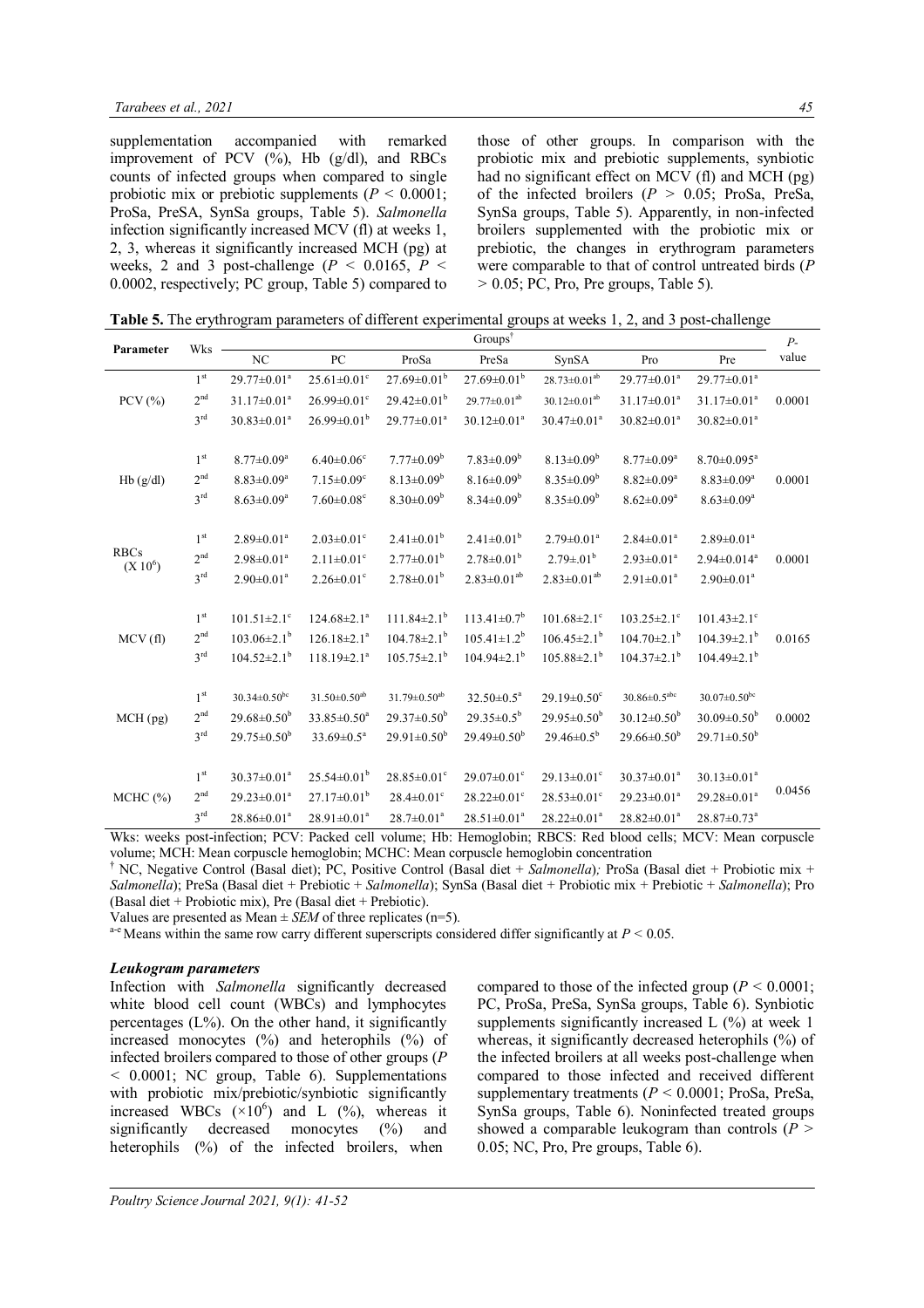|                           |                 |                               |                               |                               | $Groups^{\dagger}$            |                               |                               |                                  |               |
|---------------------------|-----------------|-------------------------------|-------------------------------|-------------------------------|-------------------------------|-------------------------------|-------------------------------|----------------------------------|---------------|
| Parameters                | Wks             | NC                            | PC                            | ProSa                         | PreSa                         | SynSa                         | Pro                           | Pre                              | $P-$<br>value |
|                           | 1 <sup>st</sup> | 13.98±0.09 <sup>a</sup>       | $11.66 \pm 0.00$ <sup>c</sup> | $13.08 \pm 0.00$ <sup>c</sup> | $13.30 \pm 0.00^b$            | $13.32 \pm 0.00^b$            | $13.93 \pm 0.00^a$            | $13.89 \pm 0.06^a$               |               |
| <b>WBCs</b><br>$(x 10^3)$ | 2 <sup>nd</sup> | $13.99 \pm 0.00^a$            | $11.40 \pm 0.00$ <sup>c</sup> | $13.37 \pm 0.00^{\rm b}$      | $13.41 \pm 0.00^b$            | $13.53 \pm 0.00^b$            | $13.93 \pm 0.00^a$            | $13.89 \pm 0.06^a$               | 0.0001        |
|                           | 3 <sup>rd</sup> | $13.92 \pm 0.06^a$            | $12.93 \pm 0.00$ <sup>c</sup> | $13.63 \pm 0.007^b$           | $13.65 \pm 0.00^{\circ}$      | $13.73 \pm 0.00^b$            | $13.91 \pm 0.00^a$            | $13.91 \pm 0.01^a$               |               |
|                           | 1 <sup>st</sup> | $26.30 \pm 0.01$ <sup>c</sup> | $34.69 \pm 0.01^a$            | $31.87 \pm 0.01^{\mathrm{b}}$ | $32.23 \pm 0.01^b$            | $30.47 \pm 0.01^{\rm b}$      | $27.34 \pm 0.01$ °            | $26.65 \pm 0.01$ °               |               |
| H $(\% )$                 | 2 <sup>nd</sup> | $33.05 \pm 0.01$ <sup>c</sup> | $40.97 \pm 0.01^a$            | $37.66 \pm 0.01^{\circ}$      | $37.03 \pm 0.01^b$            | $37.03 \pm 0.01^{\circ}$      | $33.40 \pm 0.01$ <sup>c</sup> | 33.00 $\pm$ 0.01 $\rm{^{\circ}}$ | 0.0001        |
|                           | 3 <sup>rd</sup> | $28.03 \pm 0.01^{\rm b}$      | $32.93 \pm 0.01^a$            | $31.17 \pm 0.01^a$            | $31.17 \pm 0.01^a$            | $31.17 \pm 0.67$ <sup>a</sup> | $28.73 \pm 0.01^{\rm b}$      | $28.03 \pm 0.88$ <sup>b</sup>    |               |
|                           | 1 <sup>st</sup> | $72.99 \pm 0.01^a$            | $61.06 \pm 0.01$ <sup>d</sup> | $65.19 \pm 0.01$ <sup>c</sup> | $65.19 \pm 0.01$ <sup>c</sup> | $67.73 \pm 0.01^{\circ}$      | $72.97 \pm 0.01^a$            | $72.98 \pm 0.01^a$               |               |
| $L(\%)$                   | 2 <sup>nd</sup> | $72.53 \pm 0.01^a$            | $63.52 \pm 0.01$ °            | $68.88 \pm 0.01^{\rm b}$      | $67.30\pm0.01^{\rm b}$        | $67.73 \pm 0.01^{\rm b}$      | $72.53 \pm 0.01^a$            | $72.97 \pm 0.01^a$               | 0.0001        |
|                           | 3 <sup>rd</sup> | $71.64 \pm 0.01$ <sup>a</sup> | $64.77 \pm 0.01$ <sup>c</sup> | $67.3 \pm 0.01^{\rm b}$       | $67.30\pm0.01^{\rm b}$        | $67.73 \pm 0.01^b$            | $71.20 \pm 0.01$ <sup>a</sup> | $71.64 \pm 0.01^a$               |               |
|                           | 1 <sup>st</sup> | $6.67 \pm 0.00^b$             | $8.68 \pm 0.00^a$             | $7.67 \pm 0.00$ <sup>ab</sup> | $7.34 \pm 0.00^{ab}$          | $7.01 \pm 0.00^{\rm b}$       | $6.34 \pm 0.00^b$             | $6.67 \pm 0.00^b$                |               |
| $M(\%)$                   | 2 <sup>nd</sup> | $6.34 \pm 0.00^a$             | $7.34 \pm 0.00^a$             | $6.67 \pm 0.00^a$             | $6.34 \pm 0.00^a$             | $6.00 \pm 0.00^a$             | $6.34 \pm 0.00^a$             | $6.67 \pm 0.00^a$                | 0.0001        |
|                           | 3 <sup>rd</sup> | $6.34 \pm 0.00^a$             | $7.34 \pm 0.00^a$             | $6.67 \pm 0.00^a$             | $6.67 \pm 0.00^a$             | $6.34 \pm 0.00^a$             | $6.3 \pm 0.00^a$              | $6.34 \pm 0.00^a$                |               |
|                           | 1 <sup>st</sup> | $0.67 \pm 0.00^a$             | $0.00 \pm 0.00^a$             | $0.33 \pm 0.33$ <sup>a</sup>  | $0.33 \pm 0.33$ <sup>a</sup>  | $0.33 \pm 0.33^{\text{a}}$    | $0.00 \pm 0.00^a$             | $0.33 \pm 0.33$ <sup>a</sup>     |               |
| E(%)                      | 2 <sup>nd</sup> | $0.33 \pm 0.00^a$             | $0.00 \pm 0.00^a$             | $0.33 \pm 0.33$ <sup>a</sup>  | $0.33 \pm 0.33$ <sup>a</sup>  | $0.33 \pm 0.33$ <sup>a</sup>  | $0.00 \pm 0.00^a$             | $0.00 \pm 0.00^a$                | 0.3066        |
|                           | 3 <sup>rd</sup> | $0.33 \pm 0.00^a$             | $0.00 \pm 0.00^a$             | $0.33 \pm 0.33^a$             | $0.33 \pm 0.33^a$             | $0.33 \pm 0.33$ <sup>a</sup>  | $0.00 \pm 0.00^a$             | $0.33 \pm 0.33^a$                |               |

**Table 6.** The leukogram parameters of different experimental groups at weeks 1, 2, and 3 post-challenge

Wks: weeks post-infection; WBCs: White blood cells; H: Heterophils; L: Lymphocytes; M: Monocytes; E: Eosinophils † NC, Negative Control (Basal diet); PC, Positive Control (Basal diet + *Salmonella*)*;* ProSa (Basal diet + Probiotic mix + *Salmonella*); PreSa (Basal diet + Prebiotic + *Salmonella*); SynSa (Basal diet + Probiotic mix + Prebiotic + *Salmonella*); Pro (Basal diet + Probiotic mix), Pre (Basal diet + Prebiotic).

Values are presented as Mean  $\pm$  *SEM* of three replicates (n=5).

a<sup>-e</sup> Means within the same row carry different superscripts considered differ significantly at *P* < 0.05.

### **Oxidant-antioxidant biomarkers**

In comparison with other groups, *Salmonella*  infection significantly increased NO and MDA, whereas it significantly decreased GSH in sera of infected broilers, and this effect was clearer at weeks 1 and 2 post-challenge (*P* < 0.0001; PC group, Table<br>
7). Supplementations with probiotic 7). Supplementations with probiotic mix/prebiotic/synbiotic significantly decreased NO and MDA levels, whereas it significantly increased GSH in sera of infected broilers when compared to infected untreated broilers (*P ˂* 0.0001; NC, ProSa,

PreSa, SynSa groups, Table 7). Synbiotic supplementation significantly decreased NO and MDA levels in sera of infected broilers at weeks 1 and 3 post-challenge, whereas it significantly decreased GSH levels at week 3 post-challenge (*P ˂* 0.0001; ProSa, PreSa, SynSa groups, Table 7). Noninfected treated groups showed comparable changes in the oxidant-antioxidant biomarkers to those of controls  $(P \le 0.0001)$ ; Nc, Pro, Pre groups, Table 7).

**Table 7.** Oxidant-antioxidant biomarkers of different experimental groups at weeks 1, 2, and 3 post-challenge

| Antioxidant                                                    | Groups <sup>†</sup>                       |                                                                                         |                                                                            |                                                                                            |                                                                                       |                                                                                         |                                                                                         | $P-$                                                                                         |        |
|----------------------------------------------------------------|-------------------------------------------|-----------------------------------------------------------------------------------------|----------------------------------------------------------------------------|--------------------------------------------------------------------------------------------|---------------------------------------------------------------------------------------|-----------------------------------------------------------------------------------------|-----------------------------------------------------------------------------------------|----------------------------------------------------------------------------------------------|--------|
| biomarker                                                      | Age                                       | NC                                                                                      | PC                                                                         | ProSa                                                                                      | PreSa                                                                                 | SynSa                                                                                   | Pro                                                                                     | Pre                                                                                          | value` |
|                                                                | 1st                                       | $45.46\pm0.01^e$                                                                        | $61.77 \pm 0.01^a$                                                         | $48.95 \pm 0.01^{\mathrm{b}}$                                                              | $48.48 \pm 0.01$ <sup>c</sup>                                                         | $47.55 \pm 0.01$ <sup>d</sup>                                                           | $45.46 \pm 0.01$ <sup>e</sup>                                                           | $45.46 \pm 0.01$ <sup>e</sup>                                                                |        |
| NO.<br>$(\mu \text{mol}/L)$                                    | 2 <sup>nd</sup>                           | 41.25 $\pm$ 0.01 <sup>c</sup>                                                           | $44.82 \pm 0.01^a$                                                         | 43.35 $\pm$ 0.01 <sup>b</sup>                                                              | 43.35 $\pm$ 0.01 <sup>b</sup>                                                         | $43.12\pm0.01^{\circ}$                                                                  | 41.25 $\pm$ 0.01 <sup>c</sup>                                                           | 41.25 $\pm$ 0.01 <sup>c</sup>                                                                | 0.0001 |
|                                                                | 3 <sup>rd</sup>                           | $41.02 \pm 0.01$ <sup>e</sup>                                                           | $44.52 \pm 0.01^a$                                                         | 43.82 $\pm$ 0.01 <sup>b</sup>                                                              | $43.58 \pm 0.01$ <sup>c</sup>                                                         | $41.72 \pm 0.01$ <sup>d</sup>                                                           | 41.02 $\pm$ 0.01 <sup>e</sup>                                                           | $41.02 \pm 0.01$ <sup>e</sup>                                                                |        |
| <b>GSH</b><br>(mg/dL)                                          | 1st<br>2 <sup>nd</sup><br>3 <sup>rd</sup> | $13.99 \pm 0.00^a$<br>$14.00 \pm 0.00^a$<br>$14.00 \pm 0.00^a$                          | $12.99 \pm 0.00^{\circ}$<br>$12.93 \pm 0.00^{\circ}$<br>$12.99 \pm 0.00^e$ | $13.59 \pm 0.00$ <sup>c</sup><br>$13.60 \pm 0.00^{\circ}$<br>$13.60 \pm 0.00$ <sup>c</sup> | $13.59 \pm 0.00^{\circ}$<br>$13.53 \pm 0.00^{\circ}$<br>$13.46 \pm 0.00$ <sup>d</sup> | $13.66 \pm 0.00^{\circ}$<br>$13.73 \pm 0.00^b$<br>$13.66 \pm 0.00^{\circ}$              | $13.97 \pm 0.00^a$<br>$13.98 \pm 0.00^a$<br>$13.98 \pm 0.00^a$                          | $13.97 \pm 0.00^a$<br>$13.98 \pm 0.00^a$<br>$13.98 \pm 0.00^a$                               | 0.0001 |
| <b>MDA</b><br>(nmol)<br>$mL$ )<br>$\mathbf{M} \cap \mathbf{M}$ | 1st<br>2 <sup>nd</sup><br>$3^{\text{rd}}$ | $9.73 \pm 0.00^{\circ}$<br>9.73 $\pm$ 0.00 <sup>d</sup><br>$9.67 \pm 0.00$ <sup>c</sup> | $10.33 \pm 0.00^a$<br>$10.39 \pm 0.00^a$<br>$10.21 \pm 0.00^{\circ}$       | $10.01 \pm 0.00^{\circ}$<br>$9.87 \pm 0.00^{\rm b}$<br>$9.80 \pm 0.00^a$                   | $10.02 \pm 0.00^{\circ}$<br>9.89 $\pm$ 0.00 <sup>b</sup><br>$9.81 \pm 0.00^a$         | $9.80 \pm 0.00$ <sup>c</sup><br>$9.81 \pm 0.00$ <sup>c</sup><br>$9.74 \pm 0.00^{\circ}$ | $9.73 \pm 0.00^{\circ}$<br>9.73 $\pm$ 0.00 <sup>d</sup><br>$9.68 \pm 0.00$ <sup>c</sup> | $9.74 \pm 0.00$ <sup>d</sup><br>$9.74 \pm 0.00$ <sup>d</sup><br>$9.67 \pm 0.00$ <sup>c</sup> | 0.0001 |

NO: Nitric oxide; GSH: Reduced glutathione; MDA: Malondialdehyde

† NC, Negative Control (Basal diet); PC, Positive Control (Basal diet + *Salmonella*)*;* ProSa (Basal diet + Probiotic mix + *Salmonella*); PreSa (Basal diet + Prebiotic + *Salmonella*); SynSa (Basal diet + Probiotic mix + Prebiotic + *Salmonella*); Pro (Basal diet + Probiotic mix), Pre (Basal diet + Prebiotic).

Values are presented as Mean  $\pm$  *SEM* of three replicates (n=5).

 $a-e$  Means within the same row carry different superscripts considered differ significantly at  $P < 0.05$ .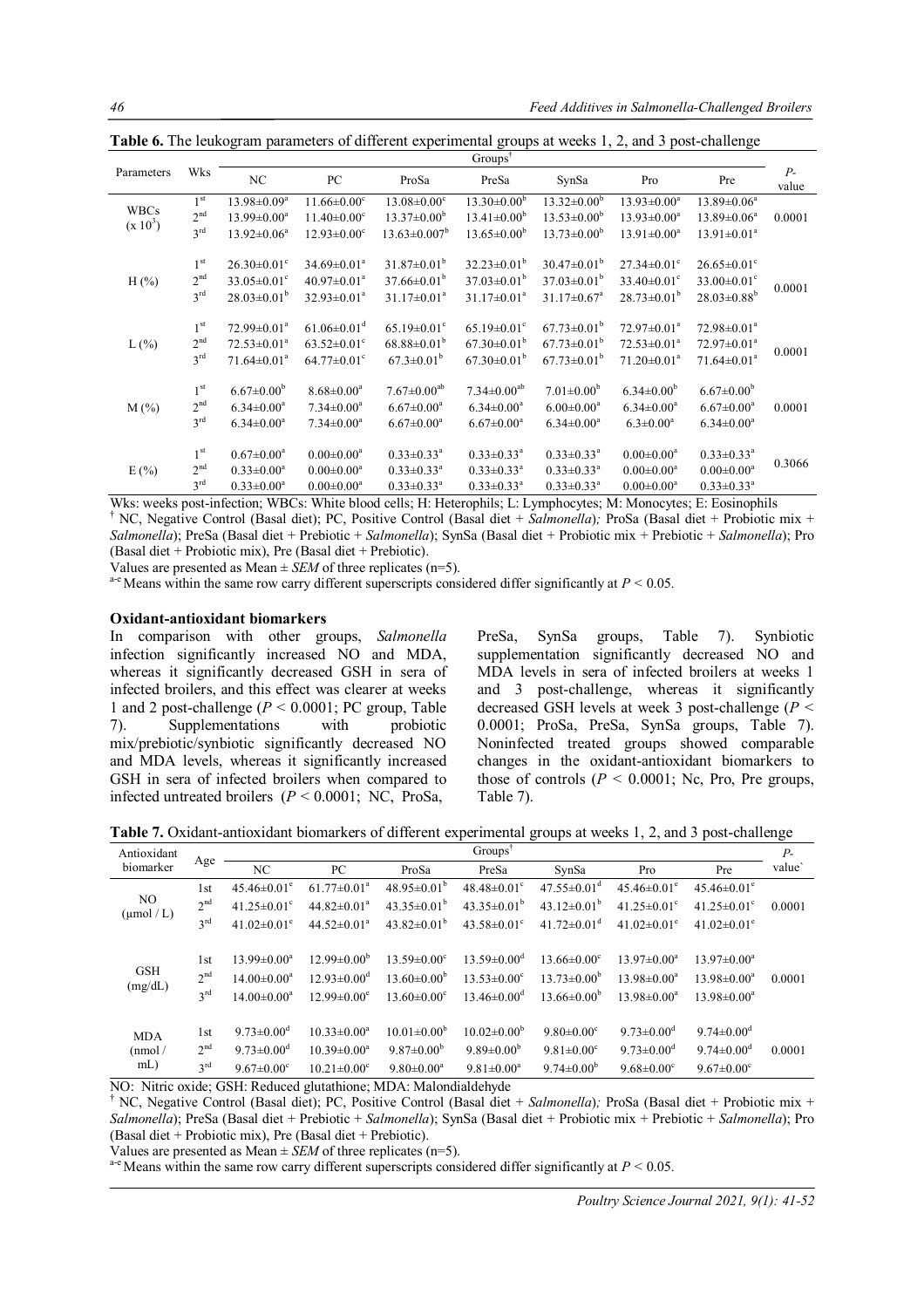#### **IL-6, IL-10, and iNOS mRNA expression levels in caeca**

*Salmonella* infection significantly up-regulated IL-6 mRNA expression in the caeca of infected broilers by 2.5 and 2.6- fold change at weeks 1 and 3 postchallenge, respectively when compared to those of other groups  $(P < 0.0001$ ; PC group, Figure 1). Incorporation of probiotic mix/prebiotic/synbiotic supplements significantly down-regulated IL-6 expression in caeca of *Salmonella* infected broilers when compared with other groups  $(P < 0.0001$ ; Pc, ProSa, PreSa, SynSa groups, Figure 1). Synbiotic supplement significantly down-regulated IL-6 gene expression in the ceca of infected broilers when compared to those who received probiotic mix or prebiotic supplements (*P ˂* 0.0001; ProSa, PreSa, SynSa groups, Figure 1). In comparison with those of the control group, IL-6 gene expression significantly decreased in the caeca of noninfected treated broilers  $(P < 0.0001$ ; NC, Pro, Pre groups, Figure 1).

IL-10 gene expression in the caeca of *Salmonella* infected birds was significantly down-regulated at week 2 post-challenge when compared to those of other groups ( $P < 0.0001$ , PC group). In contrast, IL-

10 significantly up-regulated in the caeca of infected broilers pre-treated with probiotic mix/prebiotic/synbiotic at all weeks post-challenge when compared to those of the challenge group (*P ˂* 0.0001; PC, ProSa, PreSa, SynSa groups, Figure 2). At weeks 2 and 3 post-challenge, the effect of synbiotic on IL-10 expression in caeca of infected broilers was remarkable compared to that of probiotic mix or prebiotic alone (*P ˂* 0.0001; ProSa, PreSa, SynSa groups, Figure 2). Probiotic as well as prebiotic supplements significantly down-regulate IL-10 expression in caeca of non-infected broilers at weeks 1 and 3 compare to negative control (*P ˂* 0.0001, NC, Pro, Pre groups, Figure 2).

iNOS gene expression in the caeca of *Salmonella*infected birds was significantly increased by 1-5 fold change at all weeks post-challenge when compared to those of other groups ( $P < 0.05$ ; NC group, Figure 3). Supplementations with probiotic mix/prebiotic/ synbiotic significantly down-regulated iNOS expression in the caeca of infected broilers when compared to those of infected untreated group (*P˂*0.05; NC, ProSa, PreSa, SynSa groups, Figure 3).



Figure 1. Effects of probiotic mix/prebiotic/synbiotic supplementations on IL-6 expression the caecum of broilers of different treatment groups at weeks 1, 2, and 3 post-challenge.

NC, Negative Control (Basal diet); PC, Positive Control (Basal diet + *Salmonella*)*;* ProSa (Basal diet + Probiotic mix + *Salmonella*); PreSa (Basal diet + Prebiotic + *Salmonella*); SynSa (Basal diet + Probiotic mix + Prebiotic + *Salmonella*); Pro (Basal diet + Probiotic mix), Pre (Basal diet + Prebiotic).

Values are presented as Mean  $\pm$  *SEM* of three replicates (n=5).

a<sup>-e</sup> Means within the same week carry different superscripts considered differ significantly at *P* < 0.05.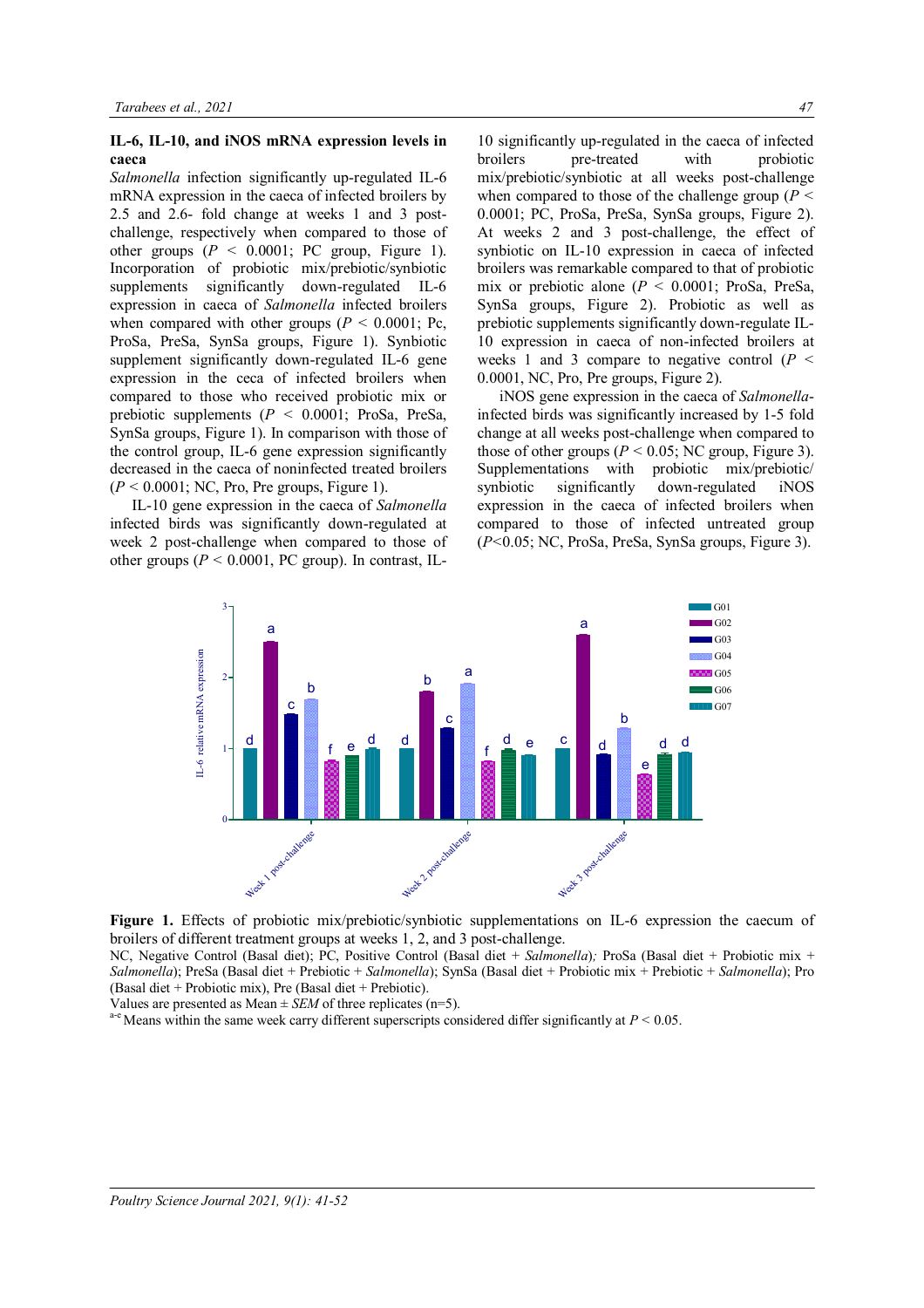

**Figure 2.** Effects of probiotic mix/prebiotic/synbiotic supplementations on IL-10 expression in the caecum of broilers of different treatment groups at weeks 1, 2, and 3 post-challenge.

NC, Negative Control (Basal diet); PC, Positive Control (Basal diet + *Salmonella*)*;* ProSa (Basal diet + Probiotic mix + *Salmonella*); PreSa (Basal diet + Prebiotic + *Salmonella*); SynSa (Basal diet + Probiotic mix + Prebiotic + *Salmonella*); Pro (Basal diet + Probiotic mix), Pre (Basal diet + Prebiotic).

Values are presented as Mean  $\pm$  *SEM* of three replicates (n=5).

a-e Means within the same week carry different superscripts considered differ significantly at *P ˂* 0.05.





NC, Negative Control (Basal diet); PC, Positive Control (Basal diet + *Salmonella*)*;* ProSa (Basal diet + Probiotic mix + *Salmonella*); PreSa (Basal diet + Prebiotic + *Salmonella*); SynSa (Basal diet + Probiotic mix + Prebiotic + *Salmonella*); Pro (Basal diet + Probiotic mix), Pre (Basal diet + Prebiotic).

Values are presented as Mean  $\pm$  *SEM* of three replicates (n=5).

<sup>a-e</sup> Means within the same week carry different superscripts considered differ significantly at  $P < 0.05$ .

#### **Discussion**

Probiotics and prebiotics have been introduced as proper alternatives for antibiotic feed additives to decrease the emergence of multi-drug resistant pathogens in food chains. The present investigation assessed the effects of probiotic

mix/prebiotic/synbiotic supplementations on several immune parameters, hematological and oxidantantioxidant biomarkers of broilers experimentally<br>infected with mixed Salmonella Probiotic with mixed *Salmonella*. Probiotic mix/prebiotic/synbiotic supplements significantly increased total IgY levels in the sera of *Salmonella*-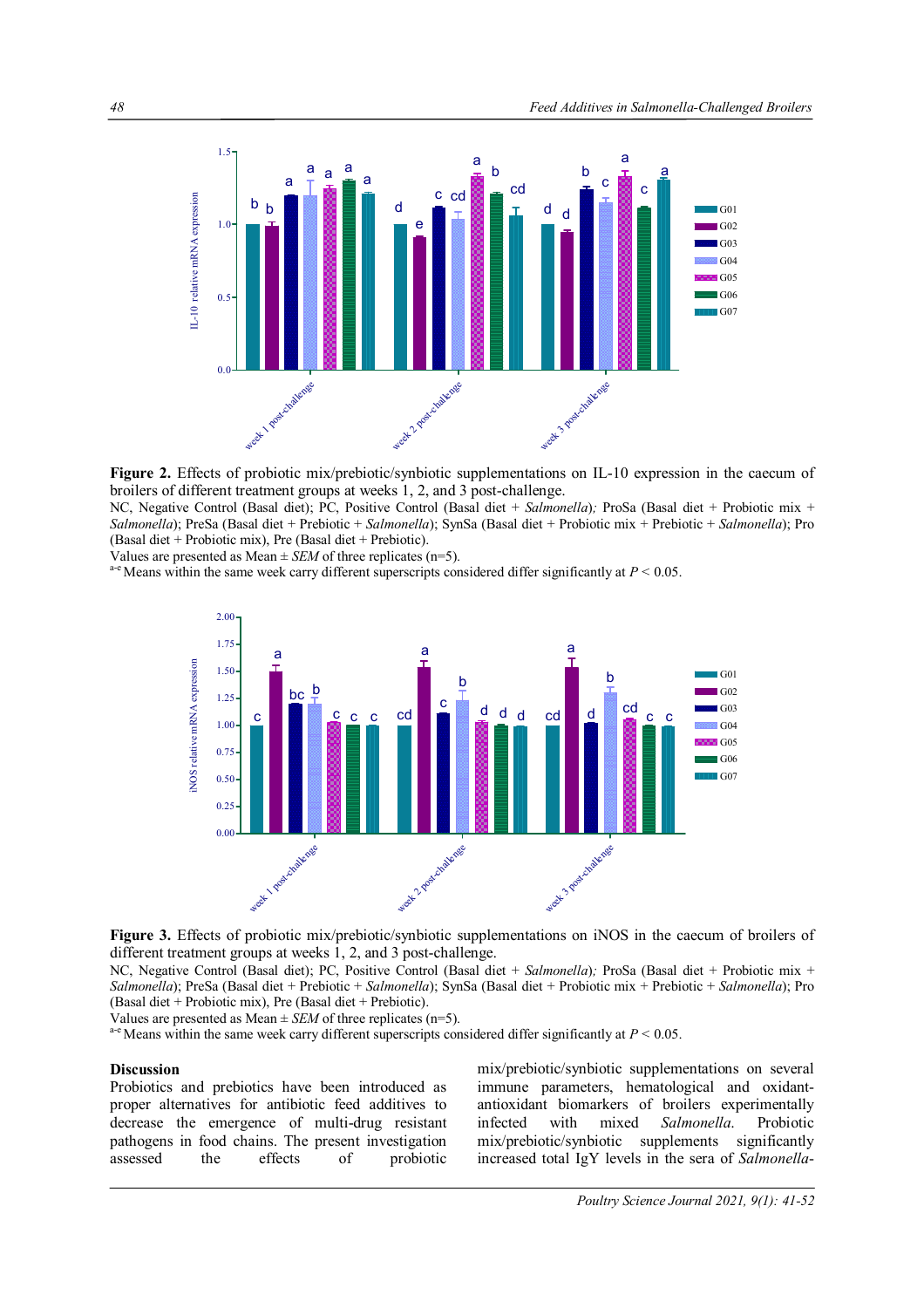infected groups. Similarly, Koenen *et al.* (2004) stated that Immunoprobiotic lactobacilli (*L. paracasei and L. plantarum*) can have a positive effect on humoral (IgG and IgM) and cellular immune responses in a layer- and meat-type strain chickens. Conversely, Munyaka *et al.* (2012) stated that prebiotics supplement did not increase serum levels of IgY of treated broilers. Taken altogether, the significant increases in total IgY in sera of infected broilers received different supplementary treatments indicate that probiotic mix, prebiotic, and synbiotic could boost the immune response and allow the treated broilers to react rapidly to pathogenic infections (Koenen *et al.,* 2004).

Infection with mixed *Salmonellaes* significantly increased caecal IL-6 gene expression. Similar findings reported a significant increase in IL-6 expression in caecal tonsils of broilers infected with *Salmonella* (Waewdee *et al.*, 2012). In contrast, Haghighi *et al.* (2008) did not report any expression of IL-6 in caecal tonsils of broilers infected with *S. Typhimurium*. The inconsistency in results could be attributed to the late expression pattern of IL-6 or strains and doses of infection, as well as the breed of birds (Waewdee *et al.*, 2012). The probiotic mix/prebiotic/synbiotic supplements significantly down-regulated IL-6 gene expression in the caeca of infected broilers. These findings are consistent with that of Zhang *et al.* (2012), where different combinations of lactic acid-based probiotics significantly modulated cytokine production and reduced the caecal colonization of *S. Typhimurium*.

Interleukin-10 acts as an immunomodulatory and anti-inflammatory cytokine suppressing the activities of many pro-inflammatory cytokines (Taylor *et al.*, 2006). The infection with mixed *Salmonella* significantly down-regulates IL-10 expression in the caeca of infected birds. Several publications have shown that supplementation with probiotics, prebiotics, and synbiotics could regulate the production of IL-10 in tissues of *Salmonella*-infected broilers (Christensen *et al.,* 2002). In the present study, the IL-10 significantly was up-regulated in the caeca of infected broilers who received different supplementary treatments. These findings are in line with Chen *et al.* (2013) but a contrast to the findings of Munyaka *et al.* (2012). These findings come about to recommend the immunomodulatory activity of the probiotic, prebiotic, and synbiotic.

Inducible nitric oxide synthase (iNOS) is one of the three enzymes that governed the production of nitric oxide. In the current study, a significant upregulated iNOS expression in the caeca of infected birds was observed at week 3 post-*Salmonella*  infection. This finding is in agreement with previous reports, where iNOS expression significantly upregulated in caecal tonsils of *S. Enteritidis*-infected chicks compared with other *Salmonella* serovars

(Chappell *et al.*, 2009). A significant down-regulation of iNOS was also reported in the caeca of infected broilers who received probiotic mix/ prebiotic/ synbiotic supplementations. These findings are consistent with those of Gadde *et al.* (2017), where iNOS expression significantly down-regulated in caeca of broilers received an immune stimulant and fed a diet containing *B. subtilis*.

The infection with *Salmonella* significantly decreased PCV (%), Hb (g/dl), RBCs counts  $(\times 10^6)$ , and MCHC (%), whereas it significantly increased MCV (fl) and MCH (pg) of infected broilers, suggesting macrocytic anemia. In contrast, microcytic hypochromic anemia was reported during the acute phase of fowl typhoid infection (Mdegela *et al.*, 2002). Moreover, intravenous injection of *S. Typhimurium* endotoxin into cockerels resulted in hypochromic anemia (Kokosharov, 2002). Present results showed that supplementation with probiotic mix/prebiotic/synbiotic significantly ameliorated *Salmonella-*infection inducted changes in hematology of challenged broilers. Previous findings assumed that probiotics, prebiotics, and synbiotics could improve the health conditions of broilers infected with *Salmonella* by increasing hemoglobin concentration, hematocrit value, and the counts of red blood cells (Schrezenmeir and De Vrese, 2001).

Concerning the changes in leukogram parameters, the mixed *Salmonella* infection induced significant changes in all leukogram parameters. Similar findings were previously reported in broilers infected with *Salmonella Gallinarium* (Shah *et al.*, 2013). Lymphocytes are considered the direct response of host cell-mediated immune response against infection with intracellular organisms, while heterophils are involved in phagocytosis and removal of the microorganisms (Chauhan and Verma, 1983). Lymphopenia and monocytosis might be a consequence of infection-induced stress. Heterophilia may be considered as an inflammatory heterophilia or may occur proportionally to absolute lymphopenia as lymphocytes and heterophils together constituted 70– 80% of the total leukocytic count in birds (Awotwi and Boohene, 1992). Our results showed that probiotic mix/prebiotic/synbiotic supplements significantly improved the leukogram parameters of *Salmonella*-infected broilers. These are consistent with the previous reports (Prado-Rebolledo *et al.*, 2017).

The *Salmonella* infection significantly increased serum levels of NO and MDA, whereas it significantly decreased the GSH level of the infected broilers, consistent with the findings reported in mice infected with *S. Typhimurium* (Rishi *et al.*, 2009). Xin *et al.* (2020) also demonstrated the beneficial effects of probiotics supplements on the oxidant-antioxidant biomarkers. In this sense, our results showed that supplementations with probiotic mix/ prebiotic/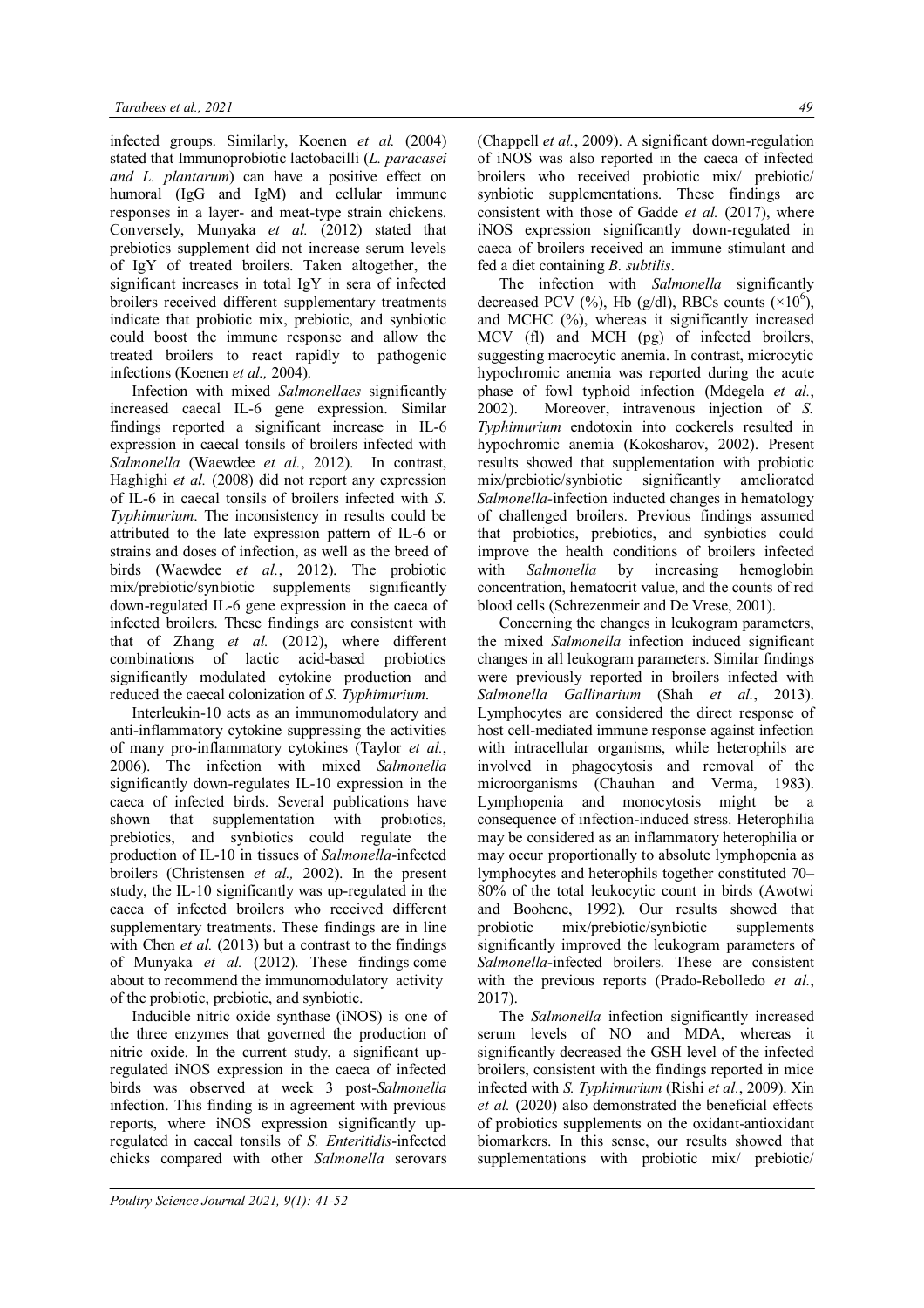synbiotic significantly improved the oxidantantioxidant biomarkers of *Salmonella*-infected broilers. This improvement might be attributed to the ability of *Lactobacillus* preparations in the tested formula to release their intracellular antioxidative constituents and scavenge free radicals (Xin *et al.*, 2020). These findings are in agreement with the findings of Rishi *et al.* (2009), where the levels of NO and MDA significantly decreased in the sera of *S. Typhimurium*-infected mice received probiotic mix, prebiotic and synbiotic supplements.

## **Conclusion**

In brief, the present study demonstrated that inclusions of the probiotic mix/prebiotic/synbiotic are associated with beneficial changes in intestinal microbiota, immune response, hematology, and antioxidative biomarkers. In comparison with the probiotic mix or prebiotic, the synbiotic supplement was more effective. Further investigations will be necessary to verify the specific cellular source of IL-

### References

- Abdel-Latif MA, El-Hack A, Mohamed E, Swelum AA, Saadeldin IM, Elbestawy AR & El-Hamid A. 2018. Single and combined effects of Clostridium butyricum and Saccharomyces cerevisiae on growth indices, intestinal health, and immunity of broilers. Animals, 8: 184. DOI: 10.3390/ani8100184.
- Awotwi EK & Boohene YG. 1992. Hematological studies on some poultry species in Ghana. Bulletin of Animal Production in Africa, 40: 65– 71.
- Beutler E, Duron O & Kerlly B. 1963. Improved method for the determination of blood glutathione. Journal of Laboratory Clinical Medicine, 61: 882–888.
- Chappell L, Kaiser P, Barrow P, Jones MA, Johnston C & Wigley P. 2009. The immunobiology of avian systemic salmonellosis. Veterinary Immunology and Immunopathology, 128: 53–59. DOI: 10.1016/j.vetimm.2008.10.295
- Chauhan HVS & Verma KC. 1983. Evaluation of Cell-Mediated Immunity to Marek's Disease. British Veterinary Journal, 139: 6–14. DOI: 10.1016/S0007-1935(17)30582-1
- Chen CY, Tsen HY, Lin CL, Lin CK, Chuang LT, Chen CS & Chiang YC. 2013. Enhancement of the immune response against Salmonella infection of mice by heat-killed multispecies combinations of lactic acid bacteria. Journal of Medical Microbiology, 62: 1657–1664. DOI: 10.1099/ jmm.0.061010-0
- Christensen HR, Frøkiær H, Pestka JJ.. 2002. Lactobacilli differentially modulate expression of cytokines and maturation surface markers in murine dendritic cells. Journal of Immunology

10 and iNOS and the direct effect of probiotic mix/prebiotic/synbiotic on these cells.

# **ORCID**

Reda Tarabees https://orcid.org/0000-0003-2171-7978 Hafez Mohamed Hafez https://orcid.org/0000-0001-7401-6791 Awad Shehata<sup>D</sup> https://orcid.org/0000-0001-5260-0778 Tamer Salah Allam https://orcid.org/0000-0003-4081-4386 Ahmed Setta https://orcid.org/0000-0002-9088-6233 Mohamed Sabry Abdelraheam Elsayed

https://orcid.org/0000-0003-3943-647X

(Baltimore, Md. : 1950), 168: 171–178. DOI: 10.4049/jimmunol.168.1.171

- Feldman BF, Zinkl JC & jain NC. 2000." Schalm's Veterinary Hematology",  $5<sup>th</sup>$ . Lippincott Williams & Wilkins, Philadelphia, London.
- Forkus B, Ritter S, Vlysidis M, Geldart K & Kaznessis YN. 2017. Antimicrobial probiotics reduce Salmonella enterica in turkey gastrointestinal tracts. Scientific Reports, 7: 1–9. DOI: 10.1038/srep40695
- Gadde UD, Oh S, Lee Y, Davis E, Zimmerman N, Rehberger T & Lillehoj HS. 2017. Dietary Bacillus subtilis-based direct-fed microbials alleviate LPS-induced intestinal immunological stress and improve intestinal barrier gene expression in commercial broiler chickens. Research in Veterinary Science, 114: 236–243. DOI: 10.1016/j.rvsc.2017.05.004
- Ghenioa AM, Ashry KM & Nazem AM. 2015. Protective Effect of Probiotic Bactosac® Against Induced Sub Chronic Lead Toxicity in Broiler Chicks. Alexandria Journal of Veterinary Sciences, 47. DOI: 10.5455/ajvs.200070
- Haghighi HR, Abdul-Careem MF, Dara RA, Chambers JR & Sharif S. 2008. Cytokine gene expression in chicken cecal tonsils following treatment with probiotics and Salmonella infection. Veterinary Microbiology, 126: 225– 233. DOI: 10.1016/j.vetmic.2007.06.026
- Ilstrup DM. 1990. Statistical methods in microbiology. Clinical Microbiology Reviews, 3: 219–226. DOI: 10.1128/CMR.3.3.219
- Kaiser P, Rothwell L, Galyov EE, Barrow PA, Burnside J & Wigley P. 2000. Differential cytokine expression in avian cells in response to invasion by Salmonella Typhimurium, Salmonella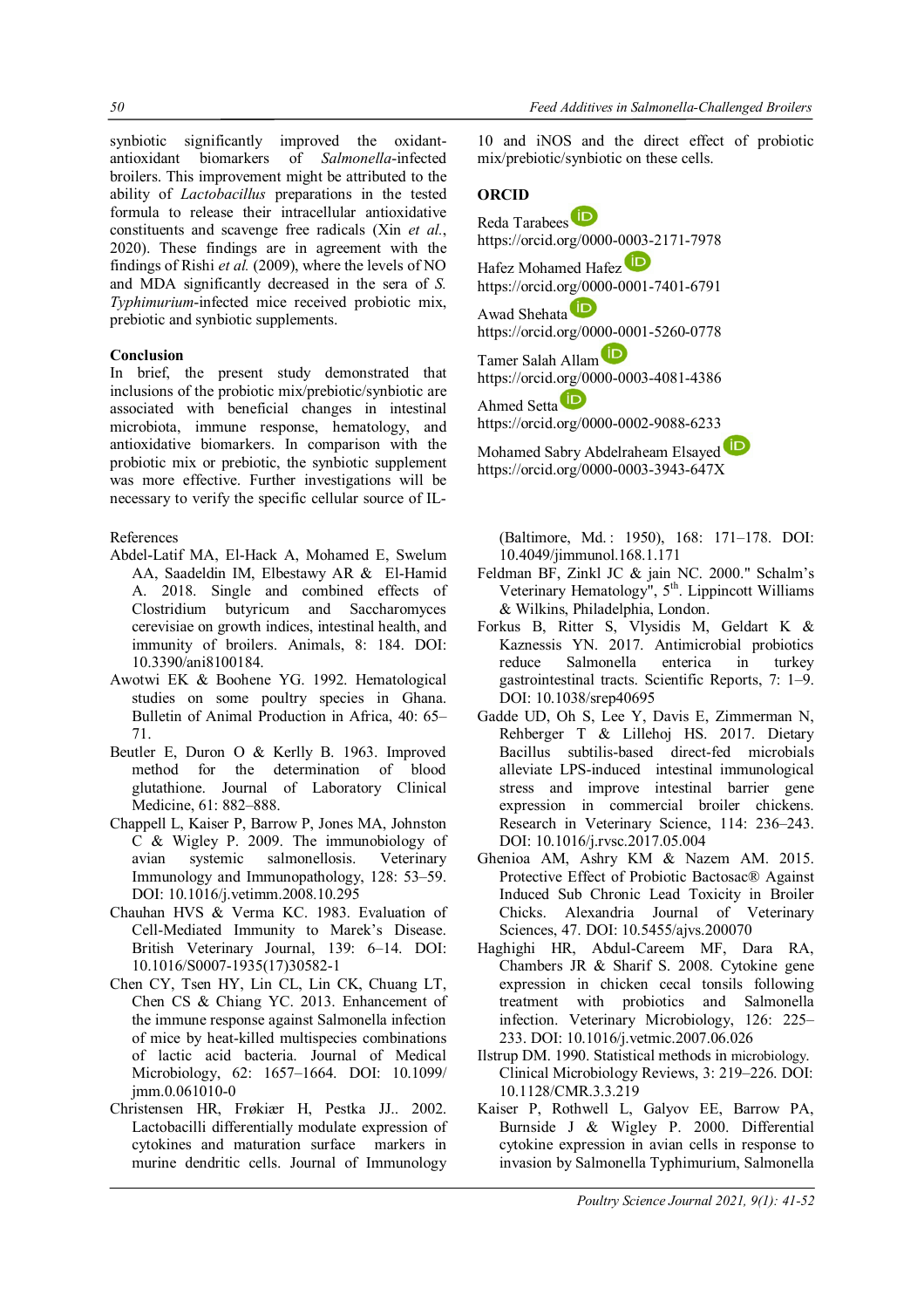Enteritidis and Salmonella Gallinarum. Microbiology, 146: 3217-3226. DOI: 10.1099/00 221287-146-12-3217

- Knap I, Kehlet AB, Bennedsen M, Mathis GF, Hofacre CL, Lumpkins BS & Lay A. 2011. Bacillus subtilis (DSM17299) significantly reduces Salmonella in broilers. Poultry Science, 90: 1690–1694. DOI: 10.3382/ps.2010-01056
- Koenen ME, Kramer J, Van Der Hulst R, Heres L, Jeurissen SHM & Boersma WJA. 2004. Immunomodulation by probiotic lactobacilli in layer-and meat-type chickens. British Poultry Science, 45: 355–366. DOI: 10.1080/ 000716604 10001730851
- Kokosharov T. 2002. Clinical and hematological effects of Salmonella gallinarum endotoxin in cockerels. Veterinarski Arhiv, 72: 269-276.
- Mdegela R, Msoffe P, Waihenya R, Kasanga C, Mtambo M, Minga U & Olsen J. 2002. Comparative Pathogenesis of Experimental Infections with Salmonella gallinarum in Local and Commercial Chickens. Tropical Animal Health and Production, 34: 195–204. DOI: 10. 1023/A:1015226507721
- Medical Economics Company. 2001. Prebiotics. In: PDR for Nutritional Supplements  $(1<sup>st</sup> Ed.)$ . Physicians' Desk Reference (PDR); Demoines, Iowa/Medical Economics Data Production Company; Montvale, New Jersey, pp. 372-375.
- Midilli M, Alp M, Kocabach N, Muglah OH, Turan N, Yilmaz H & Cakir S. 2008. Effects of dietary probiotic and prebiotic supplementation on growth performance and serum IgG concentration of broilers. South African Journal of Animal Science, 38: 21–27. DOI: 10.4314/sajas.v38i1. 4104
- Montgomery HAC & Dymock J. 1961. The determination of nitrite in water: colorimetric method of nitric oxide assay. Analyst, 86: 414- 416.
- Munyaka PM, Echeverry H, Yitbarek A, Camelo-Jaimes G, Sharif S, Guenter W & Rodriguez-Lecompte JC. 2012. Local and systemic innate immunity in broiler chickens supplemented with yeast-derived carbohydrates. Poultry Science, 91: 2164–2172. DOI: 10.3382/ps.2012-02306
- Prado-Rebolledo OF, Delgado-Machuca JJ, Macedo-Barragan RJ, Garcia-Márquez LJ, Morales-Barrera JE, Latorre JD & Tellez G. 2017. Evaluation of a selected lactic acid bacteria-based probiotic on Salmonella enterica serovar Enteritidis colonization and intestinal permeability in broiler chickens. Avian Pathology, 46: 90–94. DOI: 10.1080/03079457.2016. 1222808
- Rishi P, Mavi SK, Bharrhan S, Shukla G & Tewari R. 2009. Protective efficacy of probiotic alone or in conjunction with a prebiotic in Salmonella-

induced liver damage. FEMS Microbiology Ecology, 69: 222–230. DOI: 10.1111/j.1574- 6941.2009.00703.x

- SAS User's Guide: Statistics, Version 8.1 Edition, 2000, SAS Institute Inc., Cary, North Carolina. USA.
- Satoh K. 1978. Serum lipid peroxide in cerebrovascular disorders determined by a new colorimetric method. Clinical Chimical Acta, 90: 37-43. DOI: 10.1016/0009-8981(78)90081-5
- Schrezenmeir J & de Vrese M. 2001. Probiotics, prebiotics, and synbiotics--approaching a definition. The American Journal of Clinical Nutrition, 73 (2 Suppl): 361S-364S. DOI: 10.1093/ajcn/73.2.361s
- Shah SN, Kamil SA, Darzi MM, Mir MS & Bhat SA. 2013. Haematological and some biochemical changes in experimental fowl typhoid infection in broiler chickens. Comparative Clinical Pathology, 22: 83–91. DOI: 10.1007/s00580-011-1371-8
- Shehata AA, Basiouni S, Elrazek AA, Sultan H, Tarabees R, Elsayed MSAE, Talat S, Moharam I, Said A, Mohsen WA & Krüger M. 2019. Characterization of Salmonella enterica isolated from poultry hatcheries and commercial broiler chickens. Pakistan Veterinary Journal, 39: 515- 520. DOI: 10.29261/pakvetj/2019.033
- Shehata AA, Herrmann K, Pfalz T, Hafez HM, Schrödl W & Krüger M. 2017. Efficacy of cold fogging and oral herbal extracts on air quality and immune response of broilers. Aerobiologia, 33: 37–47. DOI: 10.1007/s10453-016-9448-0
- Tarabees R, Gafar KM, EL-Sayed MS, Shehata AA & Ahmed M. 2019. Effects of dietary supplementation of probiotic mix and prebiotic on growth performance, cecal microbiota composition, and protection against Escherichia coli O78 in broiler chickens. Probiotics and Antimicrobial Proteins, 11: 981–989. DOI: 10. 1007/s12602-018-9459-y
- Taylor A, Verhagen J, Blaser K, Akdis M & Akdis CA. 2006. Mechanisms of immune suppression by interleukin-10 and transforming growth factor-beta: the role of T regulatory cells. Immunology, 117: 433–442. DOI: 10.1111/j. 1365-2567.2006.02321.x
- Tellez G, Pixley C, Wolfenden RE, Layton SL & Hargis BM. 2012. Probiotics/direct fed microbials for Salmonella control in poultry. Food Research International, 45: 628–633. DOI: 10.1016/j. foodres.2011.03.047
- Waewdee P, Sukon P, Chaveerach P, Surachon P & Soikum C. 2012. Effect of a single dose of Lactobacillus salivarius on prevention of Salmonella enteritidis infection in young broilers. Journal of Animal and Veterinary Advances, 11: 955–961. DOI: 10.3923/javaa.2012.955.961
- Withanage GS, Kaiser P, Wigley P, Powers C,